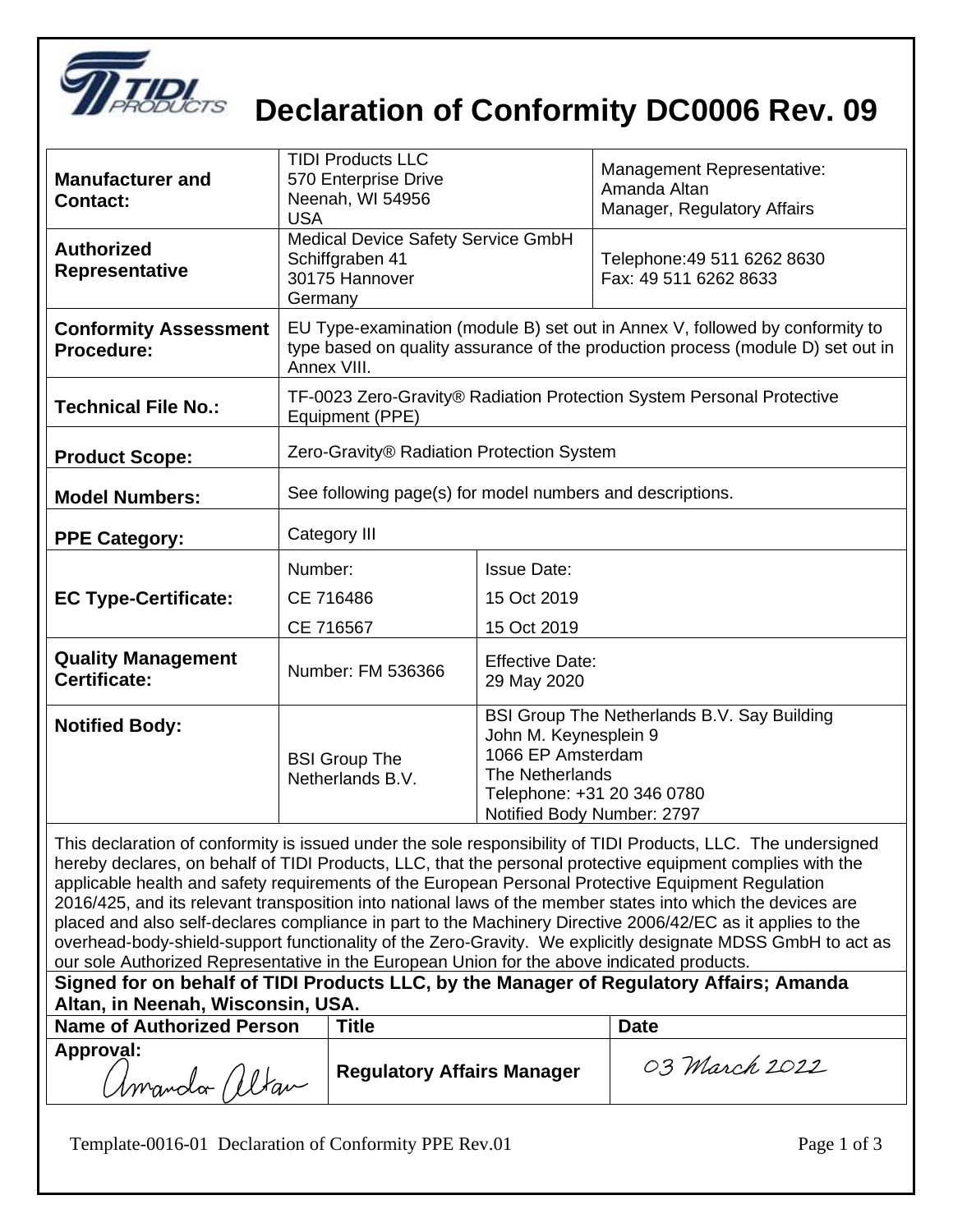

## **Declaration of Conformity DC0006 Rev. 09**

| Product Model Number and Description to which this declaration applies. |                                                                                                                                           |  |  |  |
|-------------------------------------------------------------------------|-------------------------------------------------------------------------------------------------------------------------------------------|--|--|--|
| <b>Model Numbers</b>                                                    | <b>Description</b>                                                                                                                        |  |  |  |
| ZGCM-48                                                                 | Zero-Gravity <sup>™</sup> Radiation Protection System Monorail 48                                                                         |  |  |  |
| ZGCM-66                                                                 | Zero-Gravity™ Radiation Protection System Monorail 66                                                                                     |  |  |  |
| <b>ZGHSA</b>                                                            | Zero-Gravity <sup>™</sup> Radiation Protection System Hinged Swing Arm                                                                    |  |  |  |
| <b>ZGCM-HSA</b>                                                         | Zero-Gravity <sup>™</sup> Radiation Protection System Monorail Hinged Swing<br>Arm                                                        |  |  |  |
| ZGM-6-5H                                                                | Zero-Gravity <sup>™</sup> Radiation Protection System Floor Unit                                                                          |  |  |  |
| <b>ZGCMRS</b>                                                           | Zero-Gravity <sup>™</sup> Monorail Leaded Acrylic Shield                                                                                  |  |  |  |
| <b>ZG48</b>                                                             | Zero-Gravity <sup>™</sup> Radiation Protection System - Body Shield with<br><b>Extension Rail</b>                                         |  |  |  |
| <b>ZGHH-CMHSA</b>                                                       | ZGM-6-5H Upgrade to ZGHH-CMHSA Zero-Gravity™ Radiation<br>Protection System Upgrade from Floor to Hybrid Monorail Design                  |  |  |  |
| <b>ZGHH-HSA</b>                                                         | ZGM-6-5H Upgrade to ZGHH-HSA Zero-Gravity™ Radiation Protection<br>System Upgrade from Floor to Hinged Swing Arm Design                   |  |  |  |
| ZGHH-66-CMHSA                                                           | ZGCM-48/ZGCM-66 Upgrade to ZGHH-66-CMHSA Zero-Gravity™<br>Radiation Protection System Upgrade Monorail 48/66 to Hybrid<br>Monorail Design |  |  |  |
| ZGHH-CM48                                                               | ZGH-6-5H Upgrade to ZGHH-CM48 Zero-Gravity™ Radiation<br>Protection System Upgrade from Floor to 48" Hybrid Monorail Design               |  |  |  |
| ZGAV-XS                                                                 | Zero-Gravity <sup>™</sup> Radiation Protection System Extra Small Vest                                                                    |  |  |  |
| ZGAV-S                                                                  | Zero-Gravity <sup>™</sup> Radiation Protection System Small Vest                                                                          |  |  |  |
| ZGAV-M                                                                  | Zero-Gravity™ Radiation Protection System Medium Vest                                                                                     |  |  |  |
| ZGAV-L                                                                  | Zero-Gravity <sup>™</sup> Radiation Protection System Large Vest                                                                          |  |  |  |
| ZGAV-XL                                                                 | Zero-Gravity <sup>™</sup> Radiation Protection System Extra-Large Vest                                                                    |  |  |  |
| ZGAV-2XL                                                                | Zero-Gravity™ Radiation Protection System Double Extra-Large Vest                                                                         |  |  |  |
| ZGAV-3XL                                                                | Zero-Gravity™ Radiation Protection System Triple Extra-Large Vest                                                                         |  |  |  |

**The products to which this declaration relates are developed and manufactured in conformity with the following standard(s).**

Template-0016-01 Declaration of Conformity PPE Rev.01 Page 2 of 3

 $\overline{\phantom{a}}$